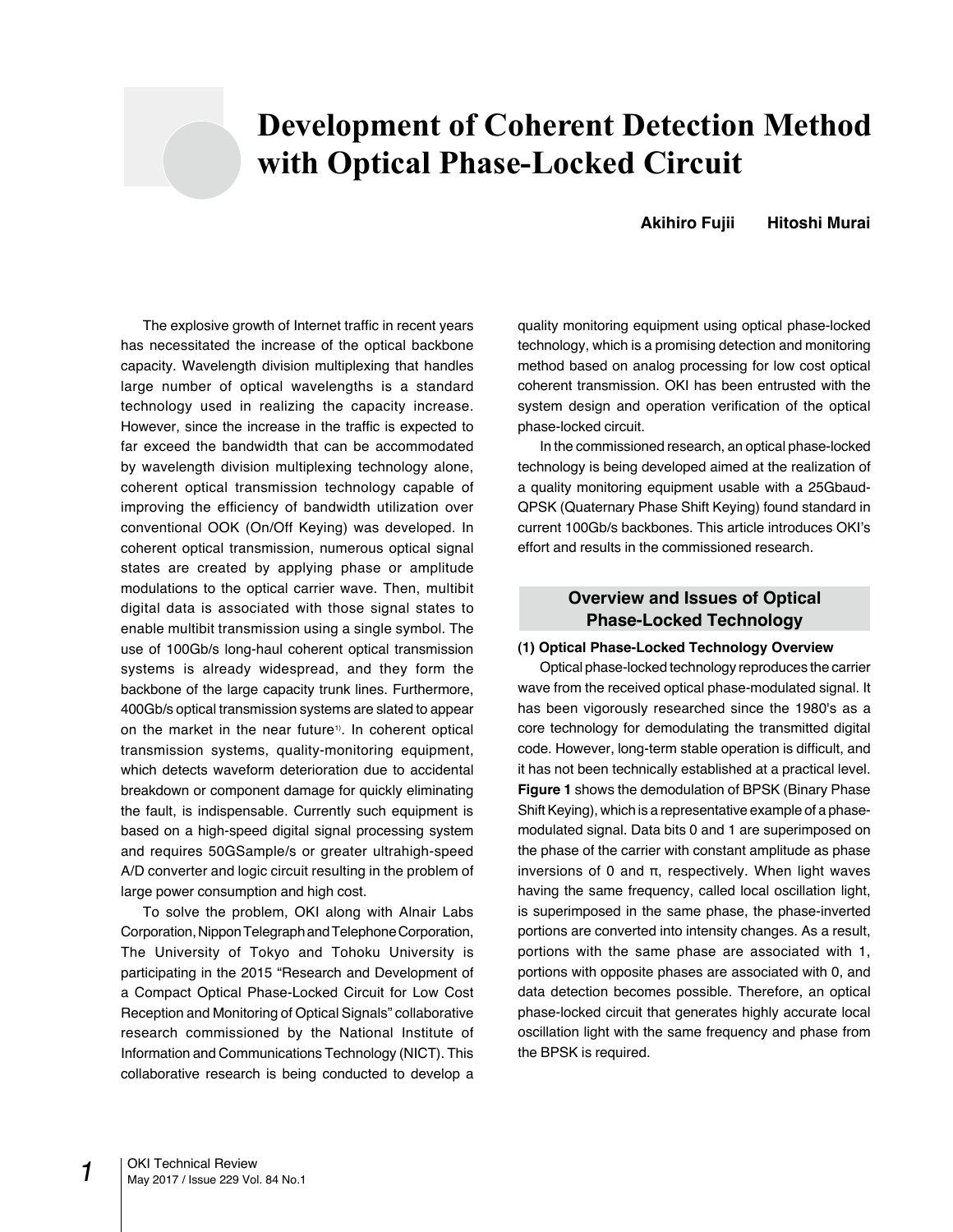

**Figure 2** shows the basic configuration of an optical phase-locked circuit for demodulating an optical phase-modulated signal. The received optical phasemodulated signal is multiplexed with the output from the local oscillation light source by the 90° optical hybrid. The resulting signal enters the photoelectric converters where it is converted to an I (In-phase) component electric signal, which is in phase with the carrier wave, and Q (Quadrature-phase) component electric signal, which is orthogonal to the carrier wave. The exponentiation circuit performs appropriate multiplication processing on these two components, whereby the phase error between the carrier wave of the optical phase-modulated signal and the local oscillation signal is extracted. Then, the phase error signal is smoothed using a low pass filter before being fed back to the local oscillation light source where control is performed such that the phase error eventually becomes zero.



**Figure 2. Basic Configuration of Optical Phase-Locked Circuit**

The exponentiation circuit in the configuration serves an important function, and that function is described below. **Figure 3** depicts the signal arrangement of BPSK. The horizontal and vertical axes are the I and Q components of the signal, respectively. The black dots in **Figure 3 (a)** 

represent data points that are phase-locked with the local oscillation light source. In the case of BPSK, there is no value in the Q axis direction, a component appears on the I axis, and the I coordinate values of the black dots located at phases 0 and π correspond to 0 and 1 data, respectively. If a phase error θ exists between the input optical phase-modulated signal and the local oscillation light source, it corresponds to the position indicated by the white dot in the figure. Although the difference between the black and white dots is the phase error, there are two data positions separated by a phase difference π. Thus, there are two possible phase differences, θ and θ+π, and they are indistinguishable as is.

To resolve the problem, an exponentiation circuit is utilized. The exponentiation circuit has a function corresponding to the exponentiation of complex numbers. For BPSK, square calculation is performed. Since the calculation doubles the phase angle, as shown in **Figure 3 (b)**, the signal synchronized with the local oscillation light source becomes a single point (black dot), and the phase-modulated signal also overlaps into a single point (white dot). This way, there is one phase difference, and that phase difference is twice the original phase error. In this manner, the phase difference between the carrier wave of the input signal and the local oscillation light source can be detected. Phase lock can be achieved by performing feedback control to bring the error component down to zero. In case of QPSK, there are four states separated by a phase difference of exactly π/2 as shown in the signal arrangement of **Figure 4 (a)**. Black dots in the figure represent data points that are phase-locked with the local oscillation light source. If there is a phase error θ between the input optical phase-modulated signal and the local oscillation light source, it corresponds to the positions indicated by the white dots. For QPSK, the exponentiation circuit performs fourth power calculation, which quadruples the phase angles. This overlaps the synchronized signal points into a single black dot and input phase-modulated signal into a single white dot as shown in **Figure 4 (b)**. At this time, the phase error is 4θ. **Figure 5** shows a calculation configuration example of an actual exponentiation circuit. According to this calculation processing, the data portion is eventually canceled out, and the 4θ component, which is four times the phase error, is extracted. Feedback control is performed using this component as an error signal, and by bringing down the error signal to zero, a local oscillation signal locked with the optical phase-modulated signal is obtained.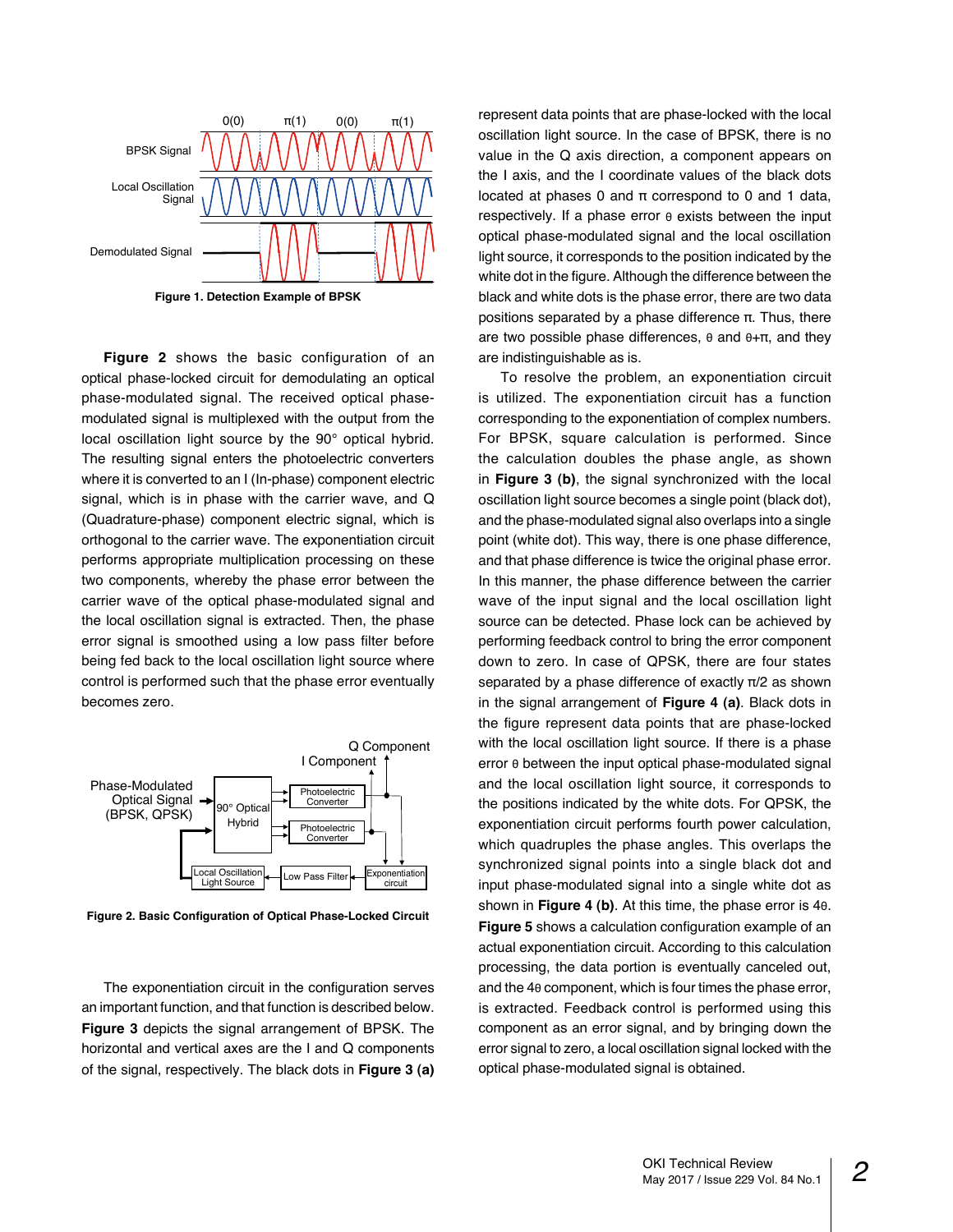

**Figure 4. QPSK Signal Arrangement**



**Figure 5. Calculation Required for Phase Error Extraction in QPSK**

### **(2) Optical Phase-Locked Technology Issues**

In order to realize the procedure described in the previous section, the following two technical issues must be resolved.

### **a) Technical Issue 1**

First is the technology to realize an exponentiation circuit capable of handling symbol rates that are several tens of Gbaud. Since symbol rates of optical phasemodulated signals in general are several tens of Gbaud, the I and Q component bands exceed the operational limit of electronic circuits, and direct multiplication processing is difficult. In the 80km transmission test of a 10GbaudQPSK performed by the authors, the multiplication/ addition was accomplished with digital processing using FPGA (Field Programmable Gate Array)<sup>2)</sup>. However, in the demodulation of 25Gbaud-QPSK where symbol rate is more than double, feedback delay becomes obvious due to the increased processing time of the input/output and digital calculations. There was a possibility this would degrade rather than improve performance for high symbol rates, which are sensitive to phase fluctuations.

## **b) Technical Issue 2**

The second technology is shortening the delay time of the feedback system from the exponentiation circuit to the 90° optical hybrid. Unlike the RF (Radio Frequency) oscillator represented by the crystal oscillator, the laser, which is the local oscillation light source, has extremely poor coherence and large frequency instability (about 10 to 1000 times that of the high precision high frequency oscillator per second). Furthermore, when handling a high carrier wave frequency such as a light wave (for example, 10 to 200,000 times greater compared with radio waves of mobile phones), the phase variation caused by disturbances or the like becomes relatively larger than with conventional electric signals. Thus, in order to ensure robust operation, remarkably higher speed operation is required compared with phase-locked circuits in the electrical domain. To guarantee long-term high-performance operation, it is necessary to configure the feedback loop as small as possible using integration technology and minimize the time required for feedback. As a result, resistance to phase fluctuation inherent in the signal light/local oscillation light source is improved, and long-term stability during optical phase-lock is remarkably improved. At the same time, the size of the entire optical phase-lock system can be significantly reduced, and practicality can be greatly improved even when applied to sensor/measurement fields.

# **Development and Experimental Results of Optical Phase-Locked Circuit for Optical QPSK Demodulation**

In the commissioned research, the following solutions are being considered to resolve the two aforementioned issues. For technical issue 1, the authors proposed signal decimation using a track & hold circuit to sample the I and Q components at a sufficiently low speed (1/250 of the symbol rate) and expanding the bit length of the decimated portion to the sampling cycle. This process corresponds to apparently lowering the symbol rate and makes it possible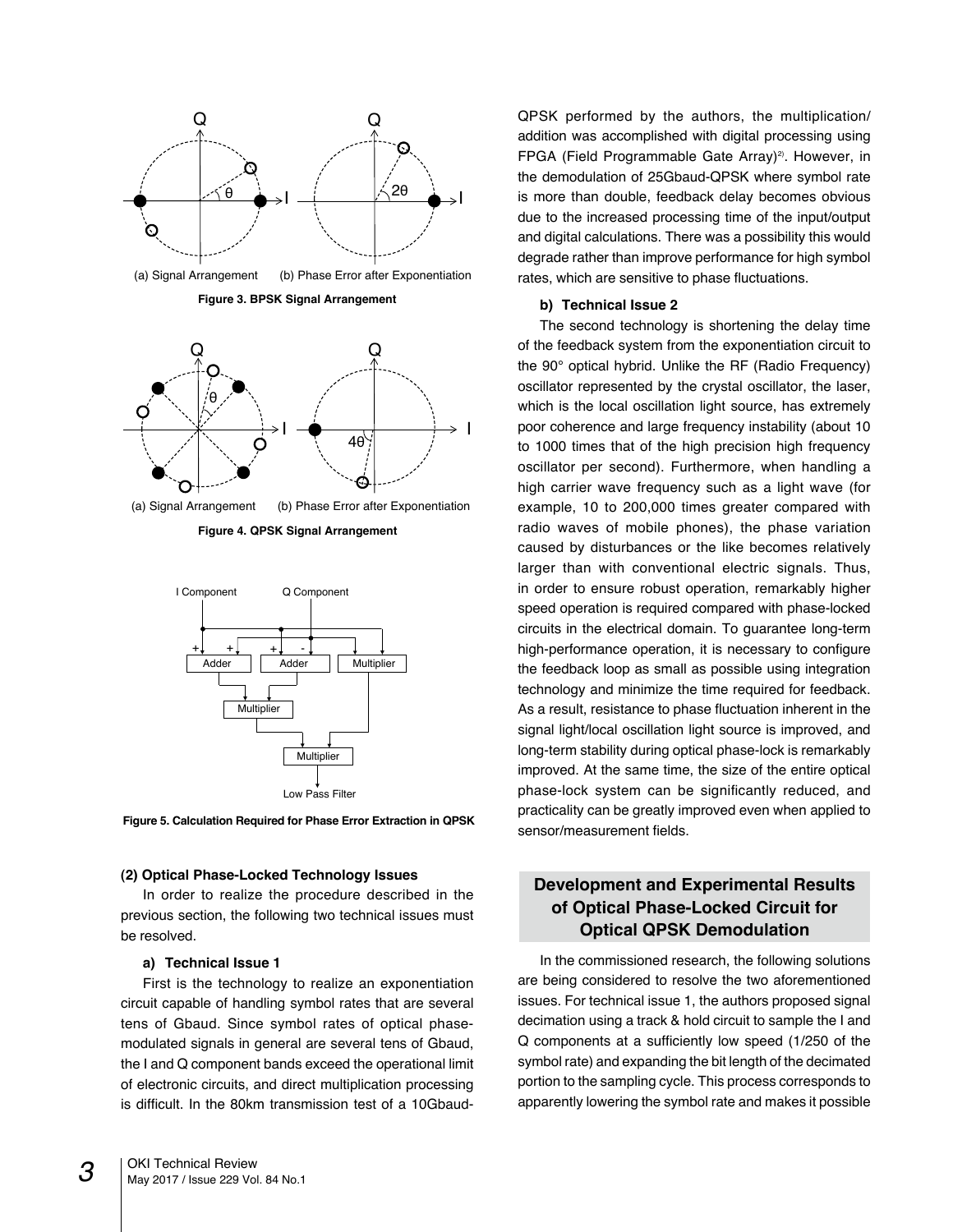to decrease the bandwidth, so that processing can be sufficiently performed with commercially available analog electronic circuits. In addition, multiplication and addition in the exponentiation circuit can be performed through analog processing, thereby achieving faster calculation compared with the digital calculation described before. This is also considered effective in terms of reducing the delay of the feedback circuit. For a fundamental solution to technical issue 2, Nippon Telegraph and Telephone Corporation and The University of Tokyo will develop a device using optoelectronic integration technology based on silicon photonics, which will then be used to produce an ultra-compact optical phase-locked circuit for the project as a whole. To solve technical issue 2, methods are currently being studied for the optoelectronic integration of optical and electrical components. In 2019, the last year of the commissioned research, a final integration evaluation experiment together with the method proposed by the authors is planned.

Initial prototyping of a system incorporating the solution relating to technical issue 1 proposed by the authors was performed, and the results of the basic operation verification are described below. In the demonstration experiment, evaluation of the demodulation characteristics before and after an 80km transmission of 25Gbaud-QPSK shows the effectiveness of the proposed method. **Figure 6** shows the demodulated signal's symbol error rate before and after the transmission, and **Figure 7** shows the waveforms of the I and Q components at that time. Performance was good for both channels and was error free  $(<10<sup>9</sup>$  @ -25dBm). As a result, the effectiveness of the proposed method was verified. For the details of the 80km 25Gbaud-QPSK transmission experiment with the optical phase-locked circuit, refer to Reference 3.

The first prototype was configured with the combination of low cost commercial products. From the results of this primary evaluation, the system fully demonstrated its usefulness as a low-cost quality monitor that can be used in short-distance networks (for example, supercomputer networks and data center networks) where waveform deterioration is presently not apparent. Future work will include verifying the operation and usefulness of the system for transmission speeds and wide range of the optical frequency band expected in the access systems five to ten years from now and expanding the usable fields of the system. When the technology is ultimately completed, it will be possible to constantly and easily monitor the quality of high bit rate optical phase-modulated signals at low cost, thus greatly contribute to the safe operation of optical communication networks.



**Figure 6. Symbol Error Rate of 25Gbaud-QPSK**





(a) Before 80km Transmission (b) After 80km Transmission

**Figure 7. Eye Pattern of Demodulated Waveform**

## **Conclusion**

This article outlined the optical phase-locked technology undergoing development based on the "Research and Development of a Compact Optical Phase-Locked Circuit for Low Cost Reception and Monitoring of Optical Signals" commissioned by NICT. It also presented the results of an experimental evaluation conducted with an 80km 25Gbaud-QPSK signal transmission. Optical phase-locked technology is important not only in communication but also in various sensing fields such as fiber optic and laser doppler sensors, which are increasingly important in recent years as IoT (Internet of Things) equipment becomes popular. OKI will continue to develop the technology with light wave sensing applications in mind.

## **Acknowledgment**

The contents of this article are part of the results from NICT commissioned "Research and Development of a Compact Optical Phase-Locked Circuit for Low Cost Reception and Monitoring of Optical Signals." The authors wish to express their deepest gratitude for the cooperation of all parties involved.